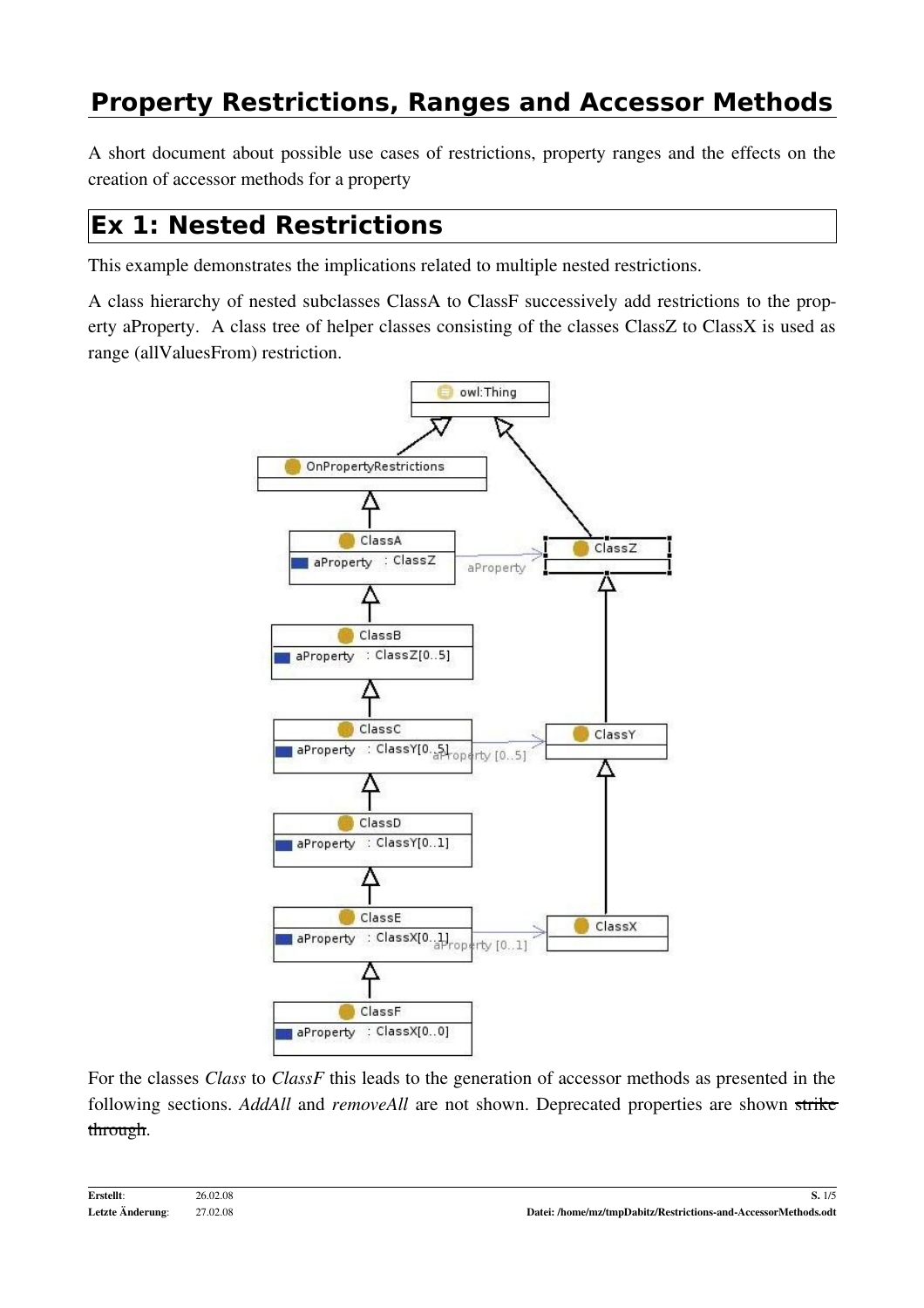### ClassA

- $\bullet$  exists AProperty(),
- Herator<Object> listAProperty(), Iterator<ClassZ> listAProperty() >>>> Name clash! <<<<
- hasAProperty(Object value), hasAProperty(ClassZ value)
- addAProperty(Object value), addAProperty(ClassZ value)
- removeAProperty (Object value), removeAProperty(ClassZ value)

### ClassB

- $\bullet$  exists AProperty(),
- Iterator<Object> listAProperty(), Iterator<ClassZ> listAProperty(), >>>> Name clash! <<<<
- hasAProperty(Object value), hasAProperty(ClassZ value)
- addAProperty(Object value), addAProperty(ClassZ value)
- removeAProperty (Object value), removeAProperty(ClassZ value)

### ClassC

- $\bullet$  exists AProperty(),
- Iterator<Object> listAProperty(), Iterator<ClassZ> listAProperty(), Iterator<ClassY> listAProperty() >>>> Name clash! <<<<
- hasAProperty(Object value), hasAProperty(ClassZ value), hasAProperty(ClassY value)
- addAProperty(Object value), addAProperty(ClassZ value), addAProperty(ClassY value)
- removeAProperty (Object value), removeAProperty(ClassZ value), removeAProperty(ClassY value)

### ClassD

- $\bullet$  exists AProperty(),
- ClassY getAProperty() setAProperty(ClassY value), removeAProperty()
- Iterator<Object> listAProperty(), Iterator<ClassZ> listAProperty(), Iterator<ClassY> listAProperty() >>>> Name clash! <<<<
- hasAProperty(Object value), hasAProperty(ClassZ value), hasAProperty(ClassY value)
- addAProperty(Object value), addAProperty(ClassZ value), addAProperty(ClassY value)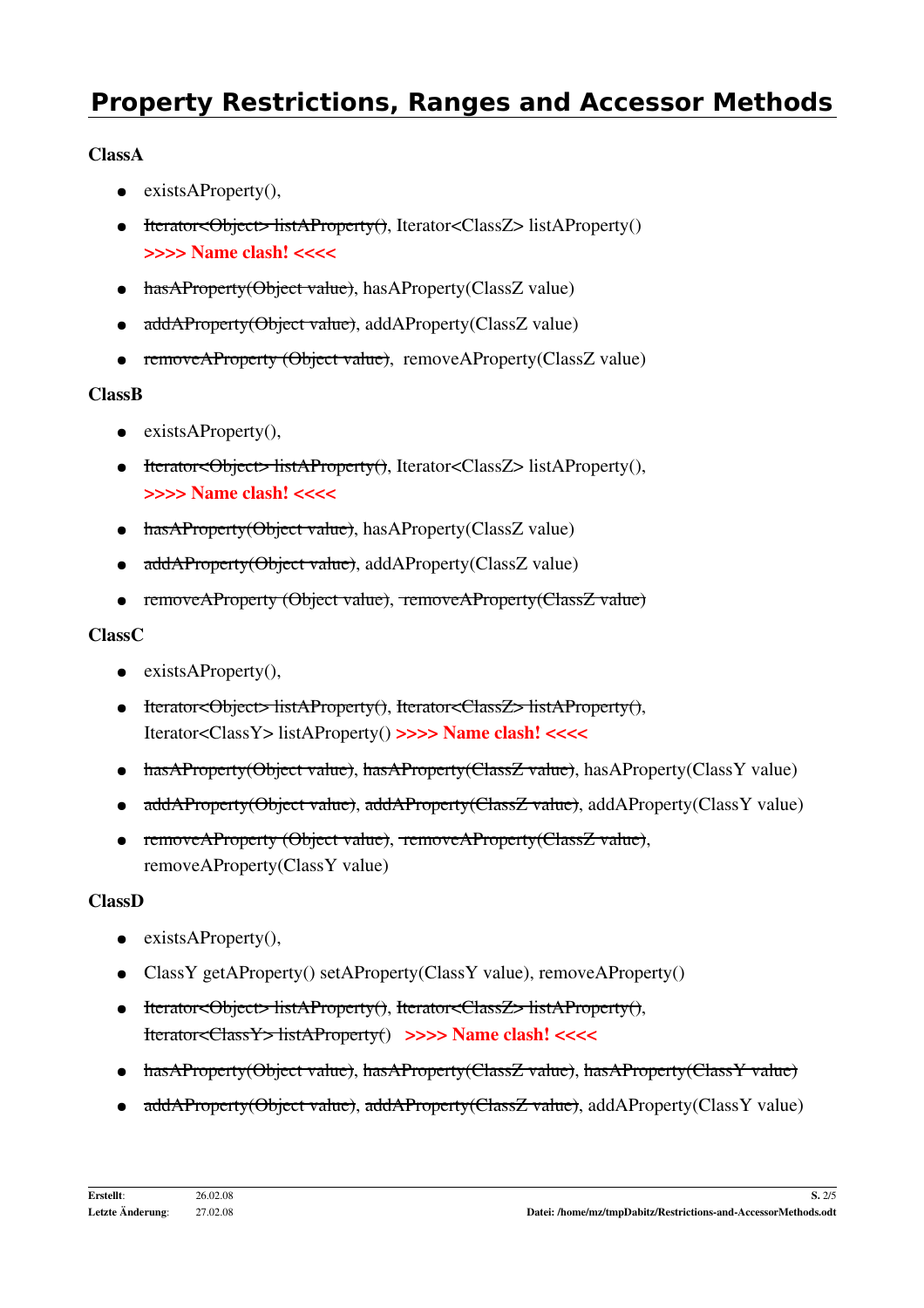● removeAProperty (Object value), removeAProperty(ClassZ value), removeAProperty(ClassY value)

#### ClassE

- $\bullet$  exists AProperty(),
- ClassY getAProperty() setAProperty(ClassY value), removeAProperty()
- ClassZ getAProperty() setAProperty(ClassZ value)
- Iterator<Object> listAProperty(), Iterator<ClassZ> listAProperty(), Iterator<ClassY> listAProperty() >>>> Name clash! <<<<
- hasAProperty(Object value), hasAProperty(ClassZ value), hasAProperty(ClassY value)
- addAProperty(Object value), addAProperty(ClassZ value), addAProperty(ClassY value)
- removeAProperty (Object value), removeAProperty(ClassZ value), removeAProperty(ClassY value)

#### ClassF

- $\bullet$  existsAProperty $()$ ,
- ClassY getAProperty() setAProperty(ClassY value), removeAProperty()
- ClassZ getAProperty() setAProperty(ClassZ value)
- Iterator<Object> listAProperty(), Iterator<ClassZ> listAProperty(), Iterator<ClassY> listAProperty() >>>> Name clash! <<<<
- hasAProperty(Object value), hasAProperty(ClassZ value), hasAProperty(ClassY value)
- hasAProperty(Object value), hasAProperty(ClassZ value), hasAProperty(ClassY value)
- addAProperty(Object value), addAProperty(ClassZ value), addAProperty(ClassY value)
- removeAProperty (Object value), removeAProperty(ClassZ value), removeAProperty(ClassY value)

#### Results:

- 1. Generating accessor methods for all possible ranges may lead to issues with identical method signatures with different return types.
- 2. The number of accessor methods is large to very large.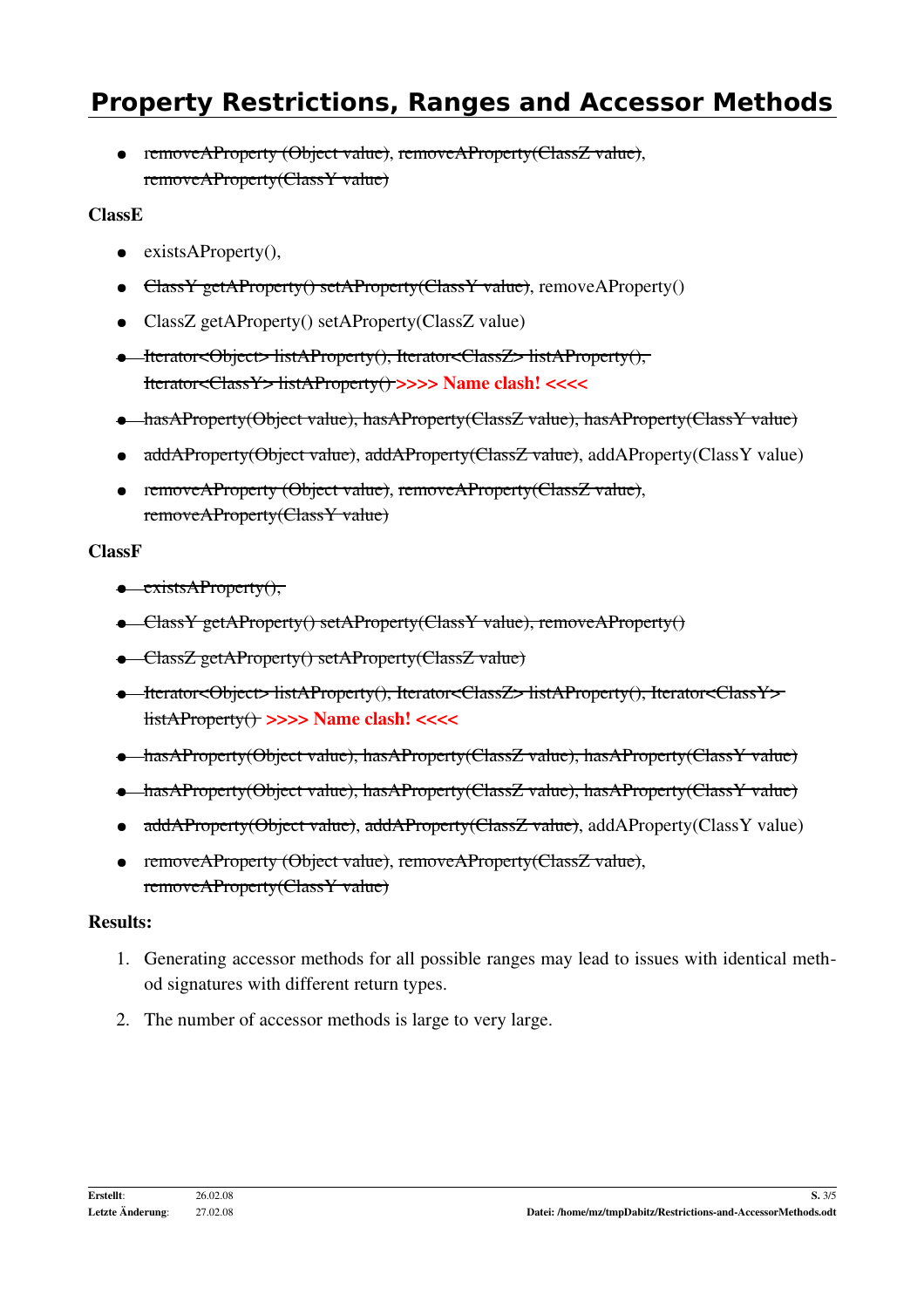## **Ex 2: Multiple Inheritance**

This example shows the effects of multiple class inheritance and the implications on the property in the class hierarchy. The class hierarchy and property restrictions as shown below are used. A hierarchy of helper classes ClassZ to ClassX is used.



#### Results:

- 1. AClassE inherits restrictions via two parent class graphs.
- 2. For AClassE the range of the property is given as ClassY2 defined in AClassB and ClassY defined in AClassD, i. e. as intersection of ClassY2 and ClassY. As ClassY and ClassY2 are sibling classes the intersection is empty therefore leading to a range of aProperty in AClassE of owl:Nothing.